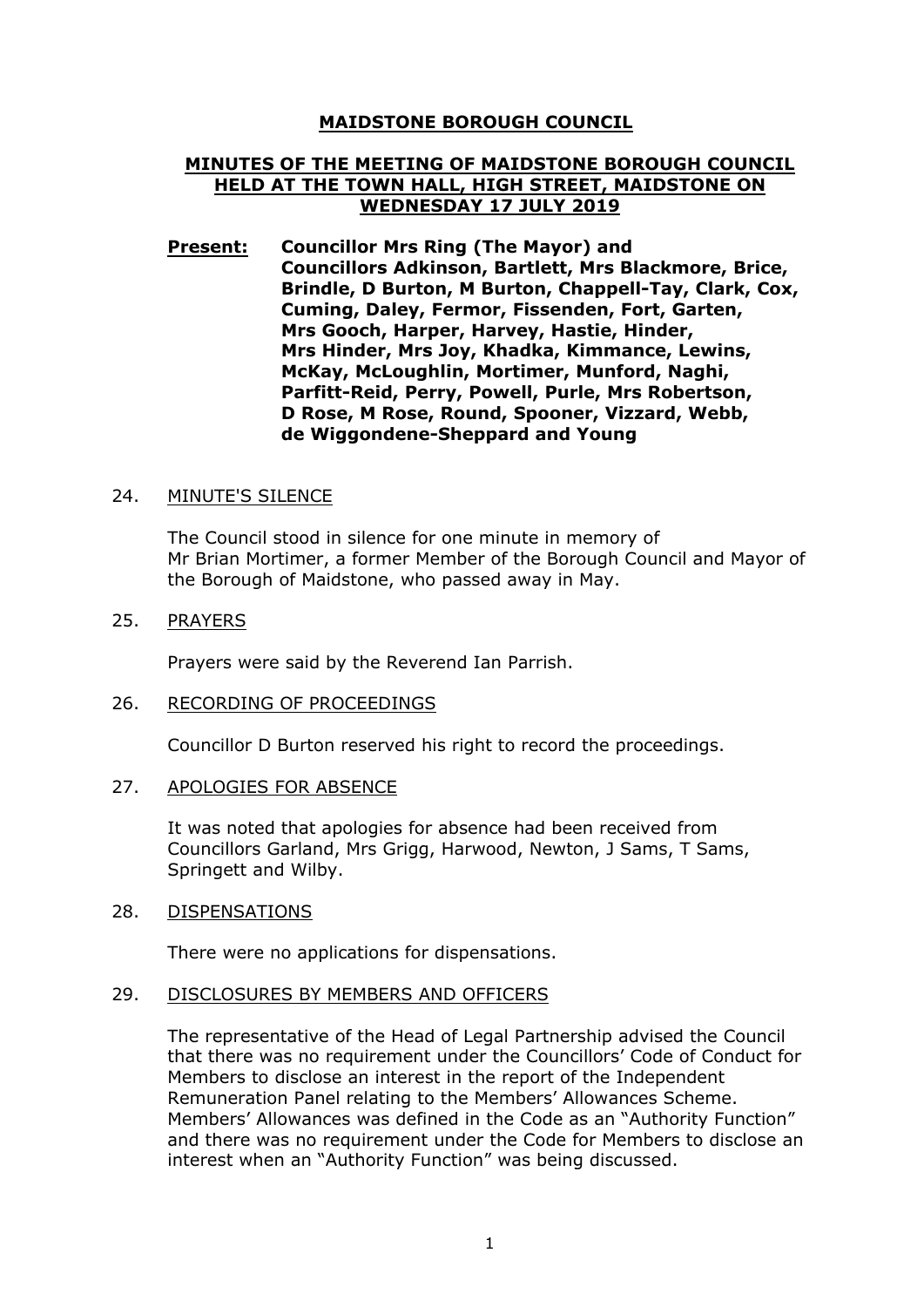There were no disclosures of interest by Members or Officers.

# 30. DISCLOSURES OF LOBBYING

There were no disclosures of lobbying.

# 31. EXEMPT ITEMS

**RESOLVED:** That the items on the agenda be taken in public as proposed.

# 32. MINUTES OF THE ANNUAL MEETING OF THE BOROUGH COUNCIL HELD ON 18 MAY 2019

**RESOLVED:** That the Minutes of the Annual Meeting of the Borough Council held on 18 May 2019 be approved as a correct record and signed.

# 33. MAYOR'S ANNOUNCEMENTS

The Mayor updated Members on recent and forthcoming engagements and thanked them for their support.

The Mayor and Councillors Cox, Mrs Gooch, McKay, Perry and Powell, on behalf of their respective Political Groups, paid tribute to Mr Brian Mortimer who had passed away in May.

34. PETITIONS

There were no petitions.

# 35. QUESTION AND ANSWER SESSION FOR MEMBERS OF THE PUBLIC

There were no questions from members of the public.

# 36. QUESTIONS FROM MEMBERS OF THE COUNCIL TO THE CHAIRMEN OF **COMMITTEES**

# **Question to the Chairman of the Democracy and General Purposes Committee**

Councillor Hinder asked the following question of the Chairman of the Democracy and General Purposes Committee:

*Each year on Armistice day the County town of Maidstone like hundreds of other towns, villages and cities throughout the country pauses and unites to remember the fallen from two world conflicts and numerous other conflicts that have occurred throughout the world.*

*This takes place at present at the memorial site alongside Tonbridge Road.*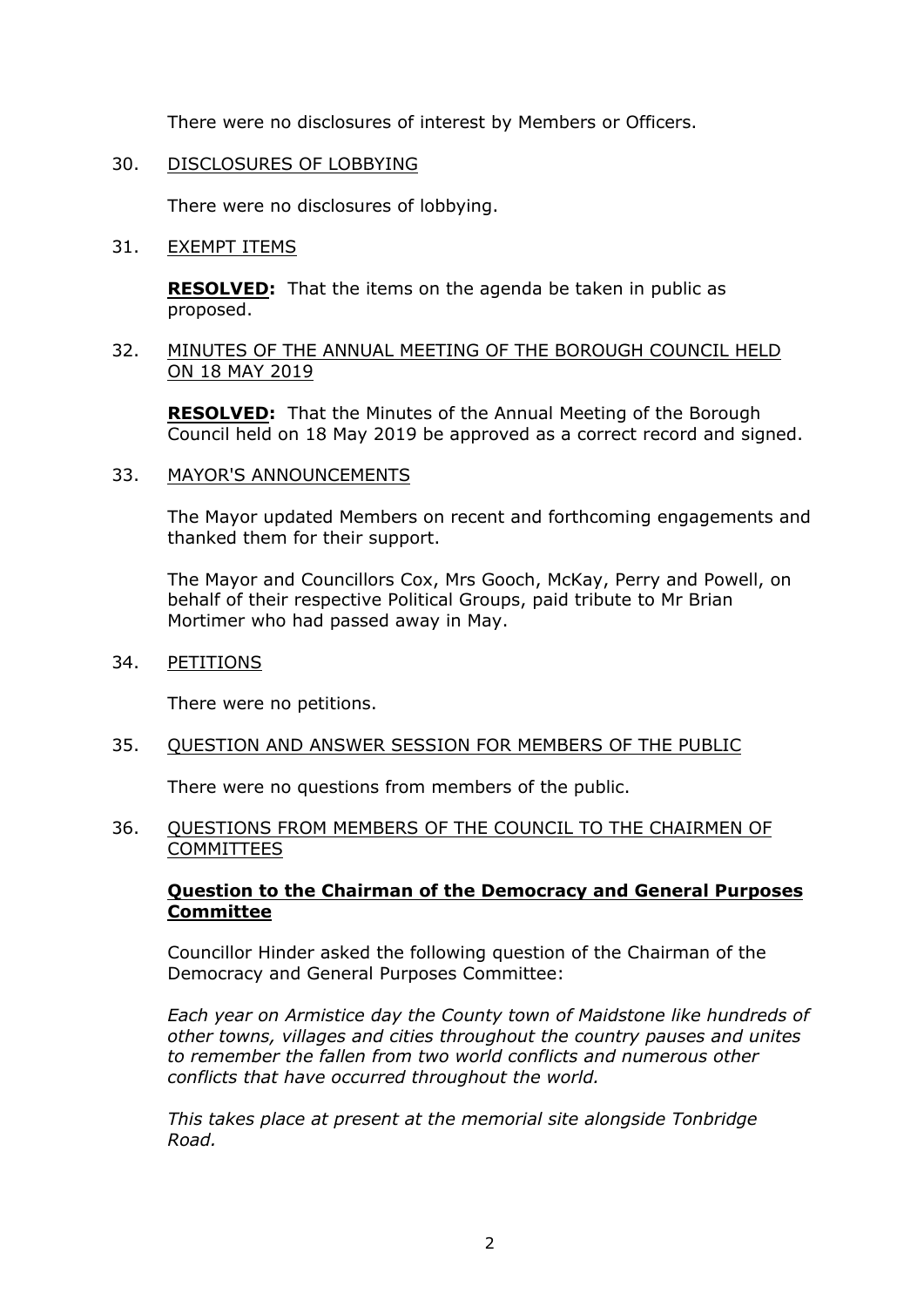*In order for this commemoration to take place at present it necessitates many staffing costs taking out various traffic orders, the manning of barriers at road closures on key junctions which brings traffic to a standstill and further increases of pollution levels from idling engines.*

*Would it not benefit all if the War Memorial were moved to Remembrance Square which I believe was renamed to accommodate this? I believe that this would be of great benefit to the town, residents and motorists to avoid bringing the town to a standstill.*

*Can the Chairman of the Democracy and General Purposes Committee tell me what the current costs are for this commemoration and if any proposals exist for the War Memorial to be moved to a more fitting location?*

The Chairman of the Democracy and General Purposes Committee responded to the question.

Councillor Hinder did not wish to ask a supplementary question of the Chairman of the Democracy and General Purposes Committee on the subject of the original question.

Note: Councillor Hastie entered the meeting after consideration of this item (6.50 p.m.).

# 37. CURRENT ISSUES - REPORT OF THE LEADER OF THE COUNCIL, RESPONSE OF THE GROUP LEADERS AND QUESTIONS FROM COUNCIL **MEMBERS**

Councillor Cox, the Leader of the Council, submitted his report on current issues.

After the Leader of the Council had submitted his report, Councillor Perry, the Leader of the Conservative Group, Councillor Mrs Gooch, the Leader of the Independent Group, Councillor McKay, the Leader of the Labour Group, and Councillor Powell, the Leader of the Independent Maidstone Group, responded to the issues raised.

A number of Members then asked questions of the Leader of the Council on the issues raised in his speech.

#### 38. REPORT OF THE INDEPENDENT REMUNERATION PANEL HELD ON 24 AND 25 APRIL 2019 - MEMBERS' ALLOWANCES SCHEME

It was moved by the Mayor, seconded by Councillor Cox, that the recommendations of the Independent Remuneration Panel relating to the Members' Allowances Scheme be approved.

In accordance with Council Procedure Rule 22.4, five Members requested that a named vote be taken. The voting was as follows: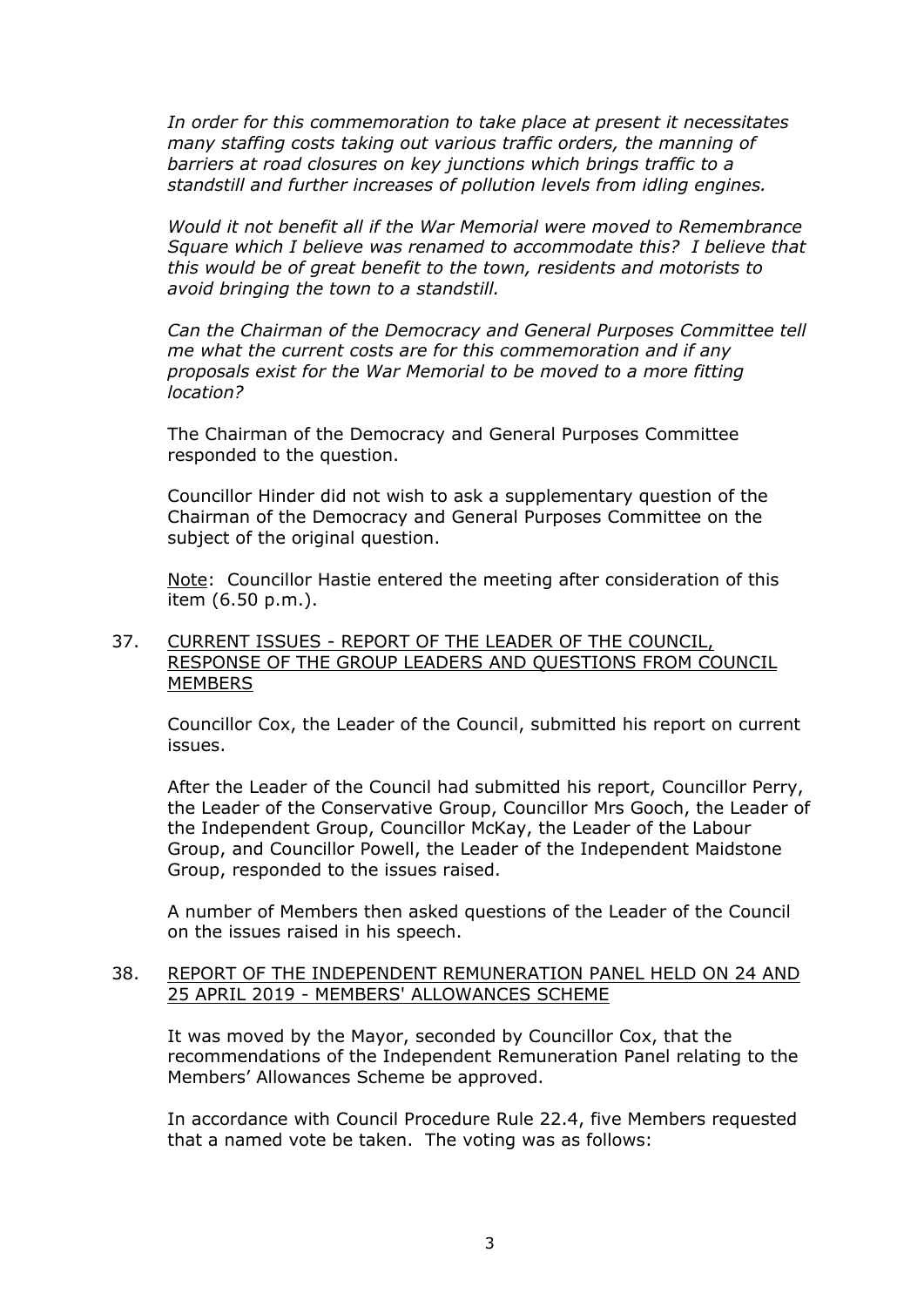FOR (20)

Councillors Adkinson, Clark, Cox, Daley, Fissenden, Mrs Gooch, Harper, Harvey, Mrs Joy, Khadka, Kimmance, Lewins, McKay, Mortimer, Munford, Naghi, Mrs Robertson, M Rose, Vizzard and Webb.

# AGAINST (24)

Councillors Bartlett, Mrs Blackmore, Brice, Brindle, D Burton, M Burton, Chappell-Tay, Cuming, Fermor, Fort, Hastie, Hinder, Mrs Hinder, McLoughlin, Parfitt-Reid, Perry, Powell, Purle, Mrs Ring, D Rose, Round, Spooner, de Wiggondene-Sheppard and Young

ABSTAINED (1)

Councillor Garten

# MOTION NOT CARRIED

The Chief Executive advised the Council that since the motion was not carried, the current arrangements would remain in place.

39. REPORT OF THE DEMOCRACY AND GENERAL PURPOSES COMMITTEE - AUDIT, GOVERNANCE AND STANDARDS COMMITTEE - SELECTION PROCESS FOR THE APPOINTMENT OF NON-VOTING PARISH COUNCIL REPRESENTATIVES

It was moved by Councillor Mrs Gooch, seconded by Councillor Webb, that the recommendations of the Democracy and General Purposes Committee relating to the introduction of a selection process for the appointment of non-voting Parish Council representatives to serve on the Audit, Governance and Standards Committee be approved.

# **RESOLVED:**

1. That if more than one candidate is nominated by Parish Councils to fill a vacancy in the office of non-voting Parish Council representative on the Audit, Governance and Standards Committee, the selection process outlined below be followed culminating in a recommendation being made to the Council:

*Completion of an expression of interest form by each candidate in support of their nomination; and Interview by the Democracy and General Purposes Committee if appropriate.*

2. That to facilitate this process, the following changes to the Constitution be agreed:

Part 2 – Responsibility for Functions

Section 2.2.9 – Democracy and General Purposes Committee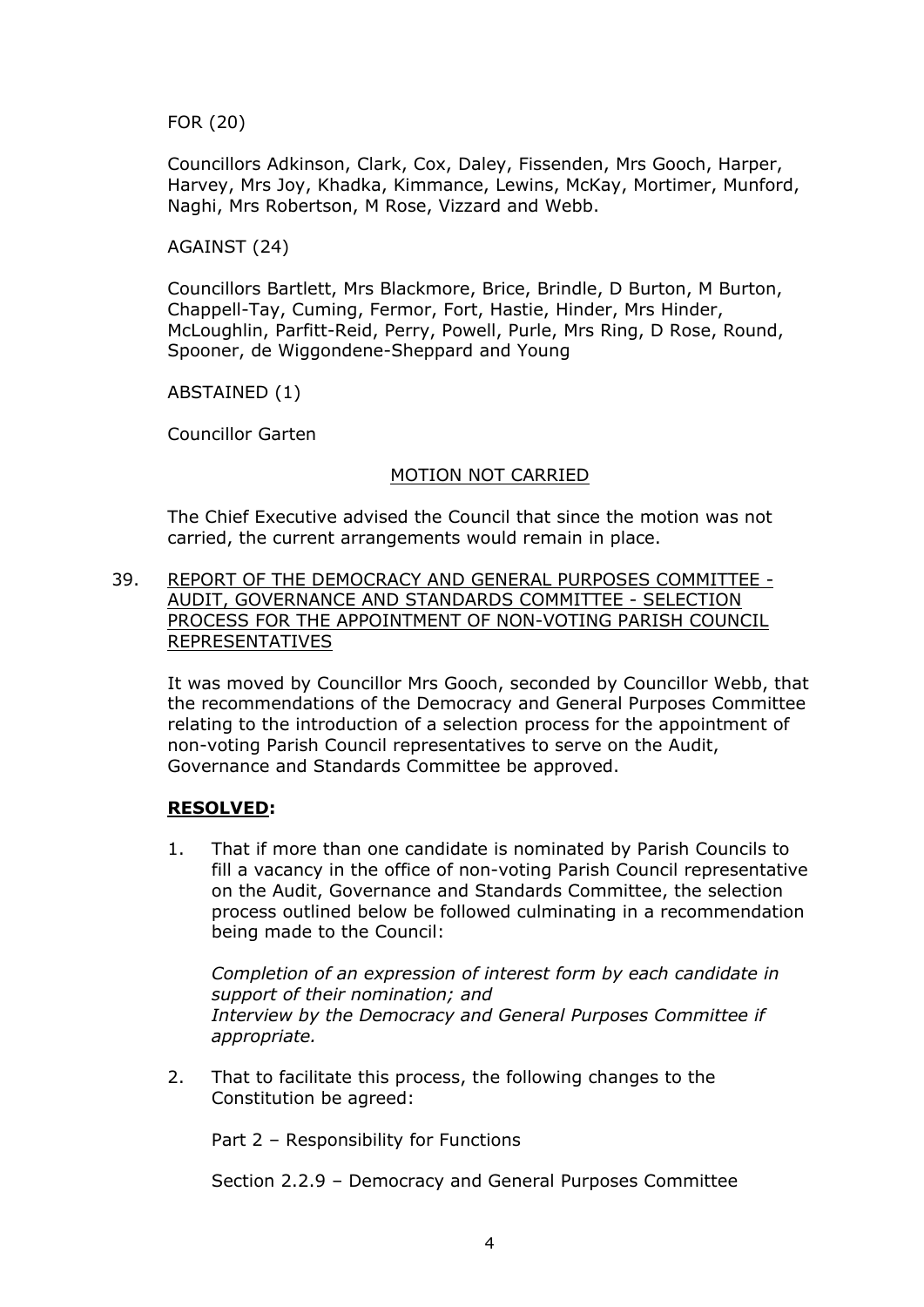| <b>FUNCTIONS</b>                                                                                                                                                                                                                                                                                                                                                                                   | DELEGATION OF FUNCTIONS |
|----------------------------------------------------------------------------------------------------------------------------------------------------------------------------------------------------------------------------------------------------------------------------------------------------------------------------------------------------------------------------------------------------|-------------------------|
| 6. To be responsible for<br>the appointment of<br>independent persons to<br>the Independent                                                                                                                                                                                                                                                                                                        | A/A                     |
| Remuneration Panel for<br>Councillors' Allowances.                                                                                                                                                                                                                                                                                                                                                 |                         |
| 6. Consider applications<br>from persons wishing to<br>act as Independent<br>Persons in connection<br>with Councillor and<br><b>Statutory Officer</b><br>conduct; and<br>for the Independent<br>Remuneration Panel and<br>make recommendations<br>to Council to appoint<br>such persons.                                                                                                           | N/A                     |
| 7. In the event of more<br>than one candidate<br>being nominated by<br>Parish Councils to fill a<br>vacancy in the office of<br>non-voting Parish<br>Council representative<br>on the Audit,<br>Governance and<br>Standards Committee,<br>to consider expressions<br>of interest in support of<br>the nominations, and<br>make a recommendation<br>to Council as to the<br>person to be appointed. | N/A                     |
| Subsequent paragraphs<br>to be renumbered                                                                                                                                                                                                                                                                                                                                                          |                         |

# 40. ORAL REPORT OF THE STRATEGIC PLANNING AND INFRASTRUCTURE COMMITTEE HELD ON 9 JULY 2019

There was no report from the Strategic Planning and Infrastructure Committee on this occasion.

# 41. ORAL REPORT OF THE COMMUNITIES, HOUSING AND ENVIRONMENT COMMITTEE HELD ON 16 JULY 2019

There was no report from the Communities, Housing and Environment Committee on this occasion.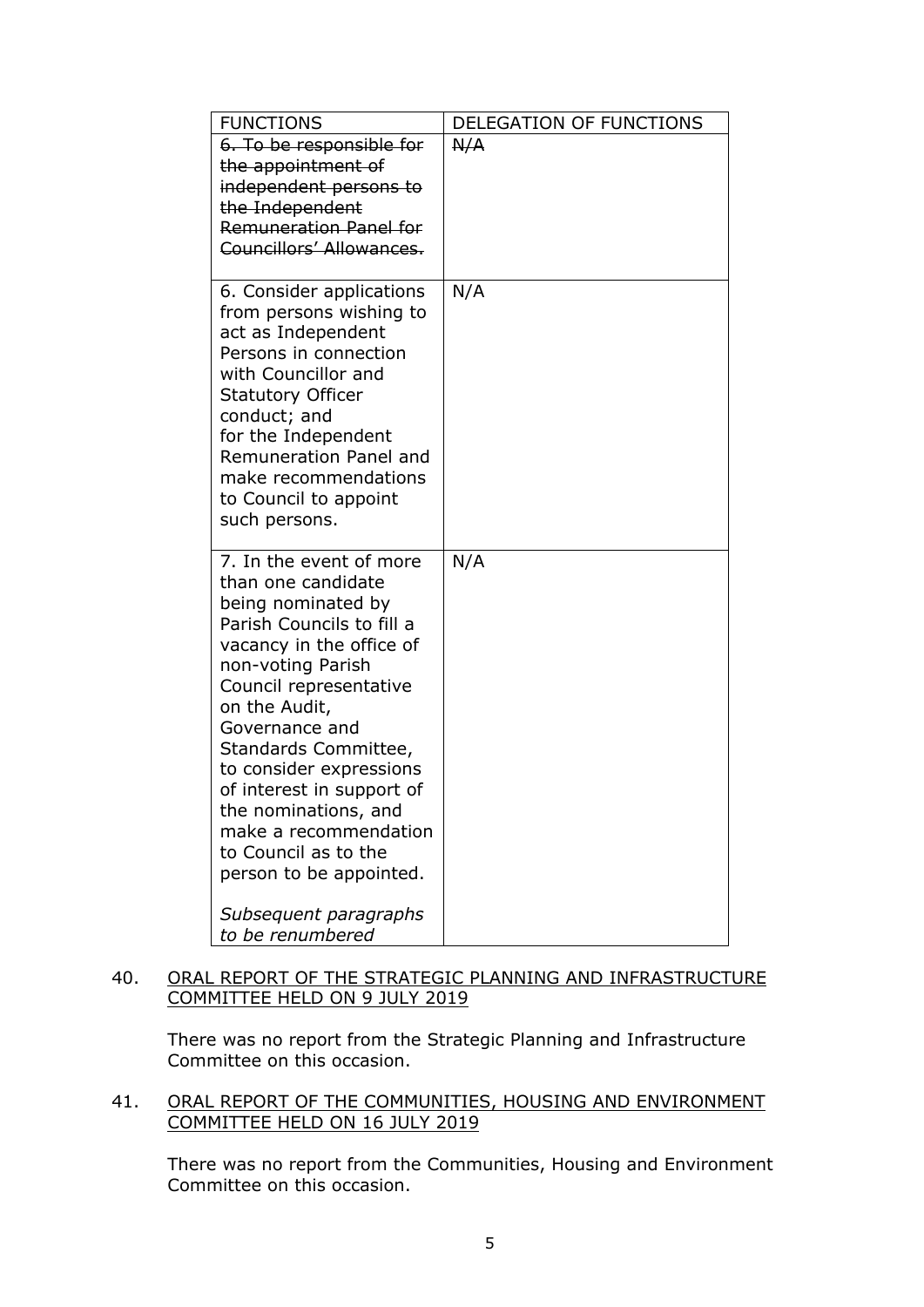# 42. LOCAL GOVERNMENT AND SOCIAL CARE OMBUDSMAN PUBLIC REPORT

It was moved by Councillor Cox, seconded by Councillor Hastie, that the recommendation contained in the report of the Head of Policy, Communications and Governance relating to the public report issued by the Local Government and Social Care Ombudsman following an investigation into a complaint from a local resident regarding the Housing Service be approved.

It was noted that the report had found fault with the Council's actions and set out a number of actions that had since been implemented.

**RESOLVED:** That the report and findings made by the Local Government and Social Care Ombudsman be accepted and that the actions that have been taken by the Council be noted.

# 43. MEMBERSHIP OF COMMITTEES

The Mayor advised the Council that she understood that the Leader of the Liberal Democrat Group also wished to make a change to the membership of Committees by adding Councillor Wilby as a Substitute Member of the Strategic Planning and Infrastructure Committee.

It was moved by the Mayor, seconded by Councillor D Rose, that the wishes of the Leader of the Conservative Group and the Leader of the Liberal Democrat Group with regard to the membership of Committees be accepted.

# **RESOLVED:**

1. That the following changes be approved to reflect the wishes of the Leader of the Conservative Group:

# **Audit, Governance and Standards Committee**

Delete Councillor Bartlett as a Member of the Committee and add Councillor Brindle

# **Economic Regeneration and Leisure Committee**

Delete Councillor Cuming as a Member of the Committee and add Councillor Bartlett

# **Planning Committee**

Add Councillor Brindle as a Substitute Member of the Committee

2. That the following changes be approved to reflect the wishes of the Leader of the Liberal Democrat Group: